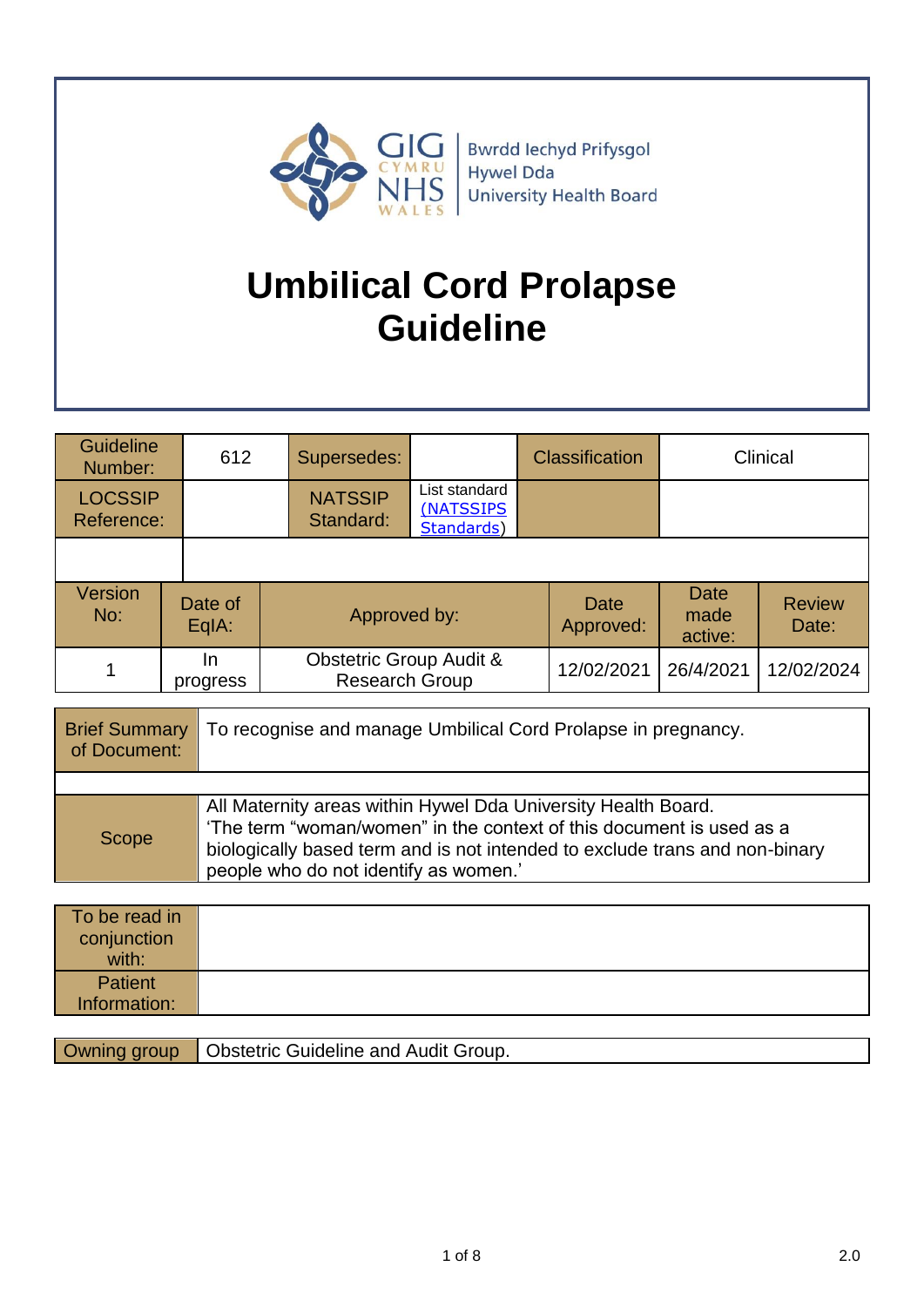|               | <b>Reviews and updates</b> |           |  |  |  |  |
|---------------|----------------------------|-----------|--|--|--|--|
| Version       | Summary of Amendments:     | Date      |  |  |  |  |
| no:           |                            | Approved: |  |  |  |  |
|               | New guideline              |           |  |  |  |  |
| $\mathcal{P}$ | Revised                    | 12/02/201 |  |  |  |  |

#### Glossary of terms

| Term          | <b>Definition</b>                                      |
|---------------|--------------------------------------------------------|
| - CP          | <b>Cord Prolapse</b>                                   |
| <b>PROMPT</b> | <b>Practical Obstetric Multi Professional Training</b> |
| <b>RCOG</b>   | Royal College of Obstetricians and Gynaecologists      |

| Keywords Cord Prolapse, Occult, Overt, Knee-Chest, face down position, Exaggerated Sim's Reywords Cossition. |
|--------------------------------------------------------------------------------------------------------------|
|                                                                                                              |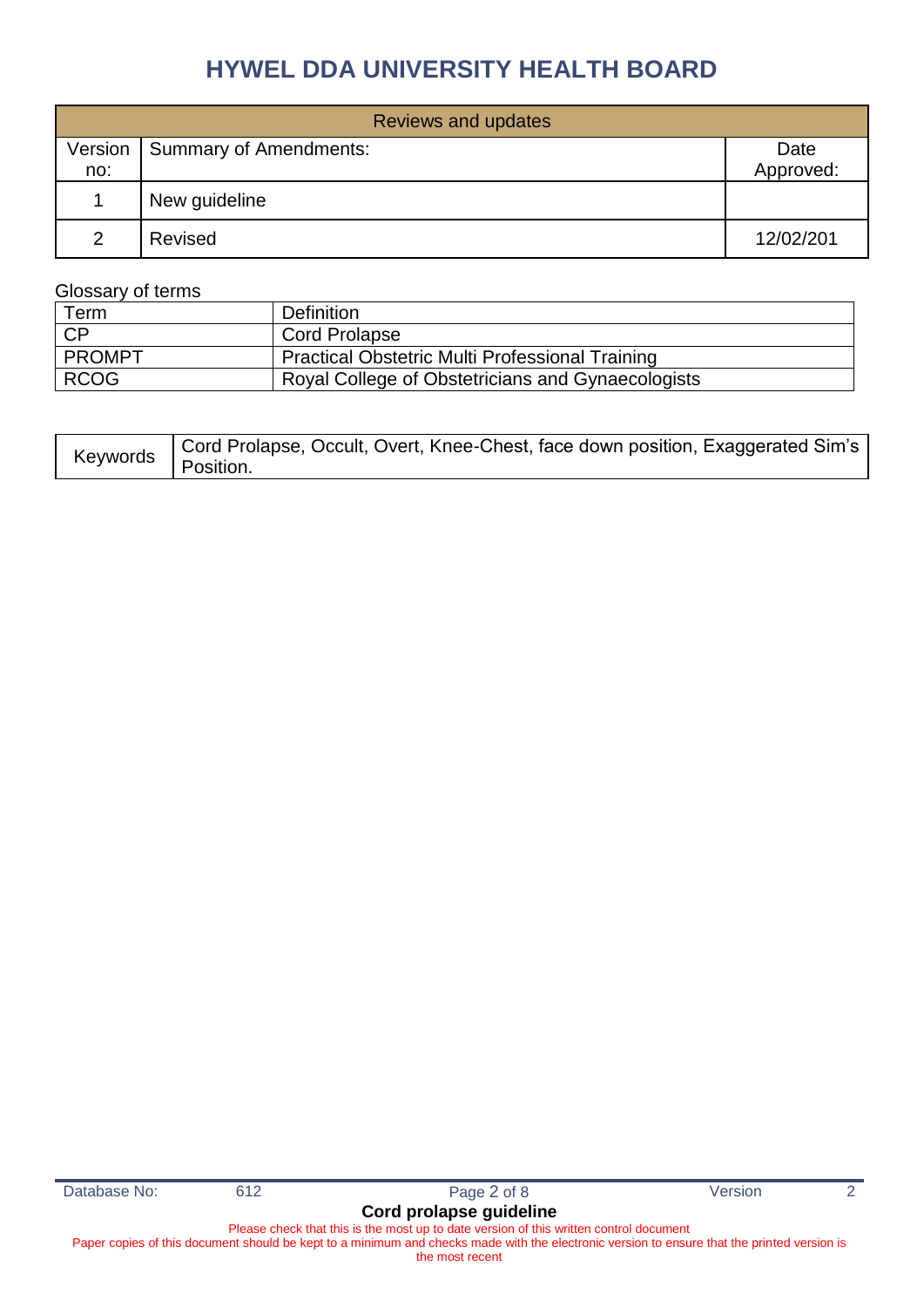### Contents

| 10. |  |
|-----|--|
| 11. |  |
|     |  |
| 13. |  |
|     |  |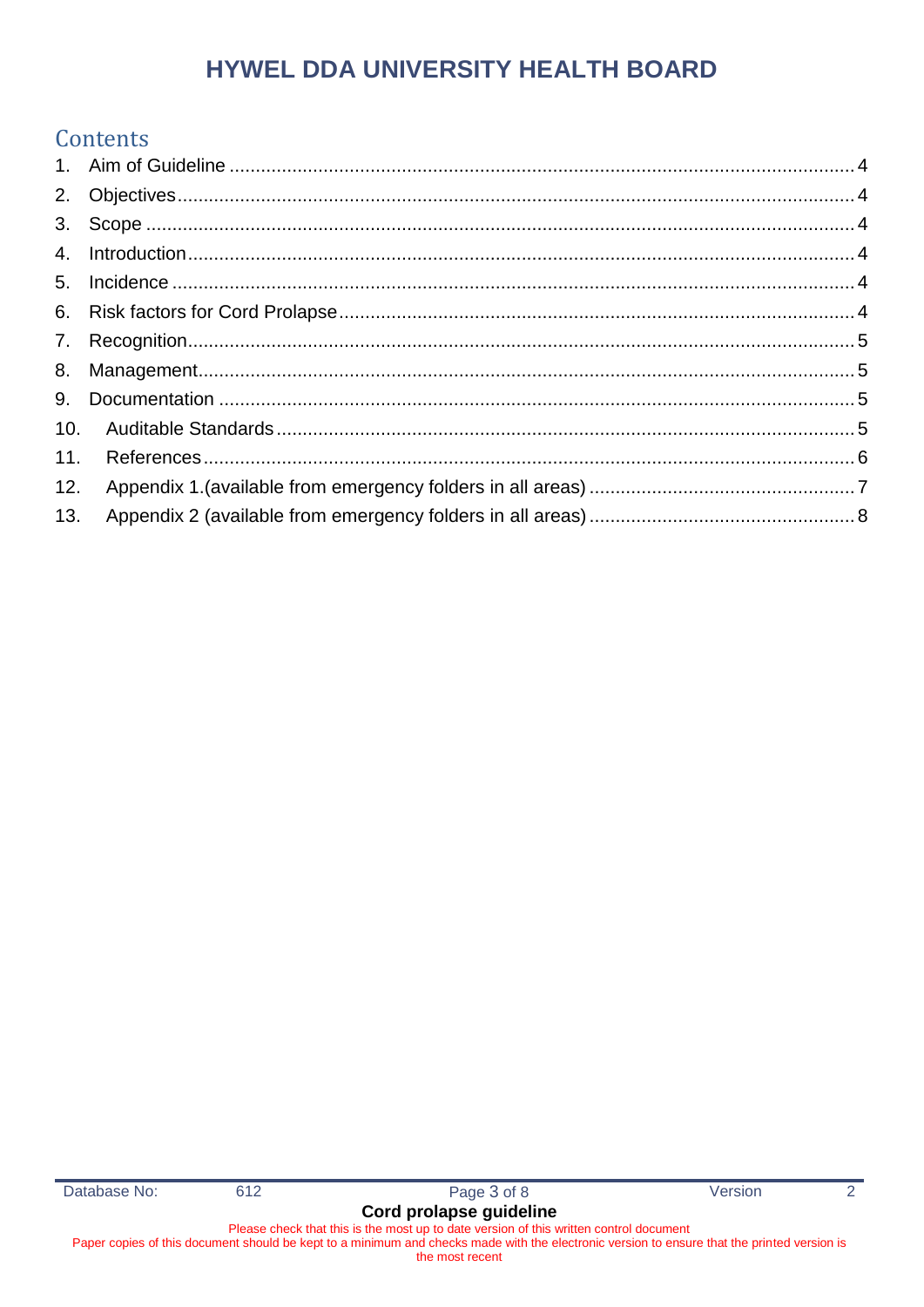#### <span id="page-3-0"></span>**1. Aim of Guideline**

The aim of this guideline is to provide guidance and to standardise the recognition, management and documentation of Cord Prolapse.

#### <span id="page-3-1"></span>**2. Objectives**

The objective of this guideline is to reduce fetal mortality/morbidity by ensuring early recognition and correct management of Cord Prolapse utilising PROMPT guidance.

#### <span id="page-3-2"></span>**3. Scope**

The scope - All Maternity areas within Hywel Dda University Health Board.

- All midwives and Obstetricians should be mindful to exclude CP when abnormal fetal heart rate is detected.
- Consider the administration of tocolytics if appropriate.
- All staff should be aware of optimal maternal positioning on diagnosis of CP
- All staff should be aware of how to fill maternal bladder to alleviate cord compression if deemed necessary.
- All staff need to recognise the risk factors for CP.
- All staff need to be aware to call for immediate and appropriate help.
- To communicate effectively with the woman, partner and the multi-professional team.
- To understand the importance of appropriate documentation.

#### <span id="page-3-3"></span>**4. Introduction**

Cord Prolapse has been defined as the descent of the umbilical cord through the cervix, either alongside (occult) or past (overt) the presenting part, in the presence of ruptured membranes.

Cord presentation is the presence of the umbilical cord between the fetal presenting part and the maternal cervix, with or without intact membranes.

#### <span id="page-3-4"></span>**5. Incidence**

The incidence of umbilical cord prolapse ranges from 0.1% to 0.6% of all births. In breech presentation the incidence is around 1%.

#### <span id="page-3-5"></span>**6. Risk factors for Cord Prolapse**

Antenatal

- Breech Presentation
- Multiparity
- Fetal Congenital abnormalities
- Unstable Lie
- Oblique or transverse lie
- Polyhydramnios
- External cephalic version
- Low birth weight (less than 2500g)

| Database No: | Page 4 of 8             | /ersion |  |
|--------------|-------------------------|---------|--|
|              | Cord prolapse guideline |         |  |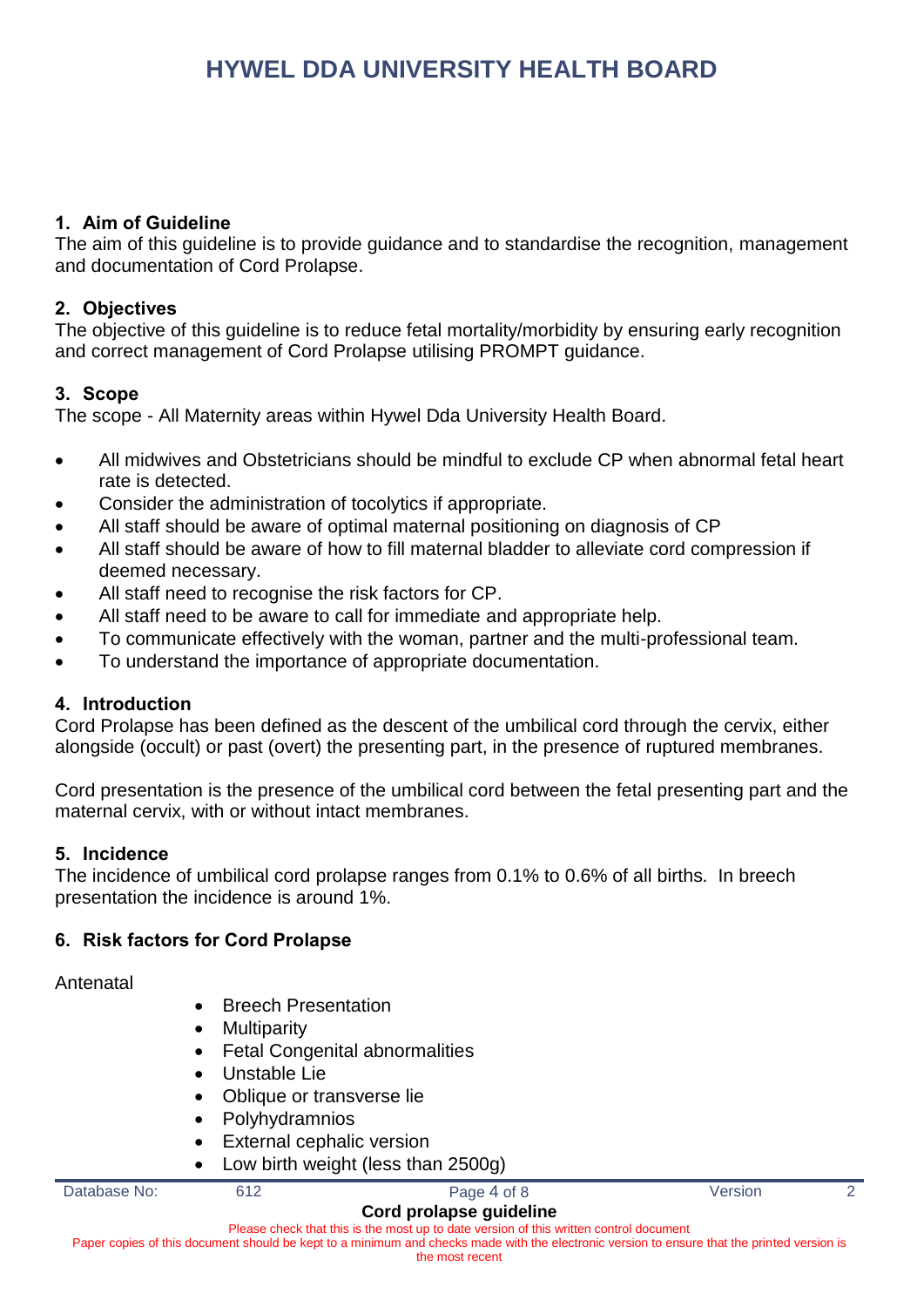#### Intrapartum

- Amniotomy (especially with a high presenting part)
- Unengaged presenting part
- Internal podalic version
- Second twin
- Disimpaction of fetal head during rotational operative vaginal birth or other manipulation of the fetal head
- Fetal scalp electrode application
- Stabilising induction of labour
- Large balloon catheter induction of labour

#### <span id="page-4-0"></span>**7. Recognition**

- CP should be excluded at every vaginal examination. Auscultate the fetal heart rate, if not having continuous electronic fetal monitoring, after each vaginal examination and after spontaneous or artificial rupture of membranes.
- CP should be suspected when there is an abnormal fetal heart rate pattern (eg prolonged deceleration) in the presence of ruptured membranes, particularly if such changes commence soon after membrane rupture.
- A speculum and/or digital vaginal examination should be performed when CP is suspected, regardless of gestation.
- Mismanagement of abnormal fetal heart rate patterns is one aspect identified in perinatal death associated with CP.

#### <span id="page-4-1"></span>**8. Management**

Call for help (Experienced Obstetrician, Midwife coordinator, additional maternity team assistance, neonatal team, Anaesthetist, Theatre Team).

If outside of an Obstetric facility call 999 for immediate emergency response. Notify Labour Ward co-ordinator of imminent transfer.

Clearly state the Obstetric Emergency.

Follow Algorithm for the Management of Cord Prolapse (appendix 2).

#### <span id="page-4-2"></span>**9. Documentation**

- Ensure clinical notes and CP Proforma (appendix 1) are fully completed.
- Ensure case is Datix reported under "maternity trigger".
- Debrief woman and birth partners
- Ensure immediate paediatric review of newborn and ensure findings are clearly documented in baby notes
- Ensure paired cord blood gases are taken and documented accordingly
- Ensure women are offered RCOG patient information leaflet-Umbilical cord prolapse in late pregnancy.

#### <span id="page-4-3"></span>**10.Auditable Standards**

- 1. Minimise cord compression by placing mother in exaggerated Sim's or knee chest position or filling bladder with 500-700 mls of sodium chloride through urinary catheter if there is a delay in delivery
- 2. Immediately commence continuous electronic fetal monitoring

|              |     | 3. If in labour, give Terbutaline 250 mcg by sc injection                                                                                                                                                                                                                           |         |  |
|--------------|-----|-------------------------------------------------------------------------------------------------------------------------------------------------------------------------------------------------------------------------------------------------------------------------------------|---------|--|
| Database No: | 612 | Page 5 of 8                                                                                                                                                                                                                                                                         | Version |  |
|              |     | Cord prolapse guideline<br>Please check that this is the most up to date version of this written control document<br>Paper copies of this document should be kept to a minimum and checks made with the electronic version to ensure that the printed version is<br>the most recent |         |  |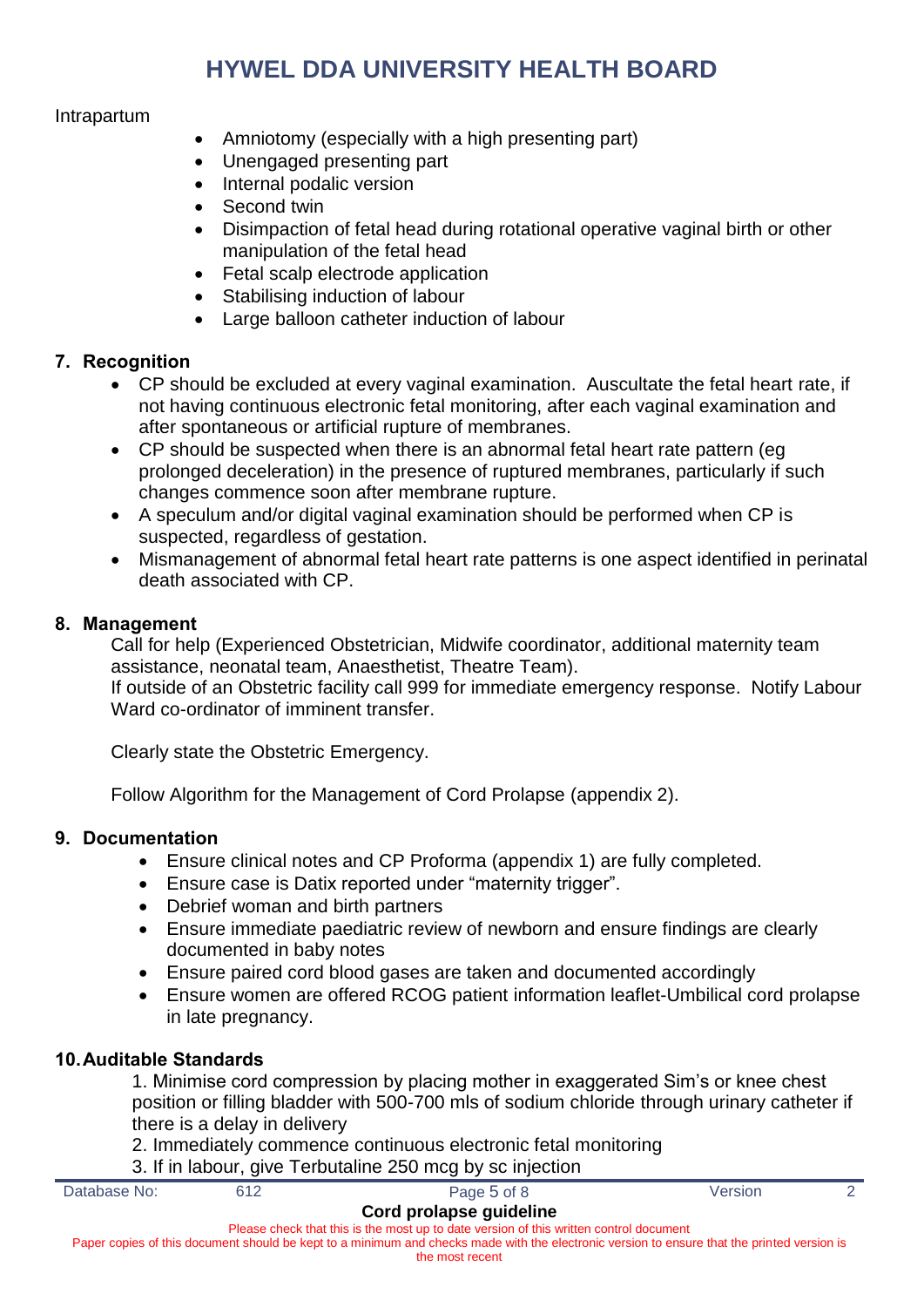- 4. Paediatrician to be present at delivery
- 5. Paired cord gasses to be taken at delivery & recorded in the maternal health record

#### <span id="page-5-0"></span>**11.References**

Winter,C. Crofts,J. Draycott,T (2017), PROMPT, Practical Obstetric Multi-Professional Training, Cambridge:Cambridge University Press.

RCOG. Green-top Guideline No. 50. (2012), Cord Prolapse.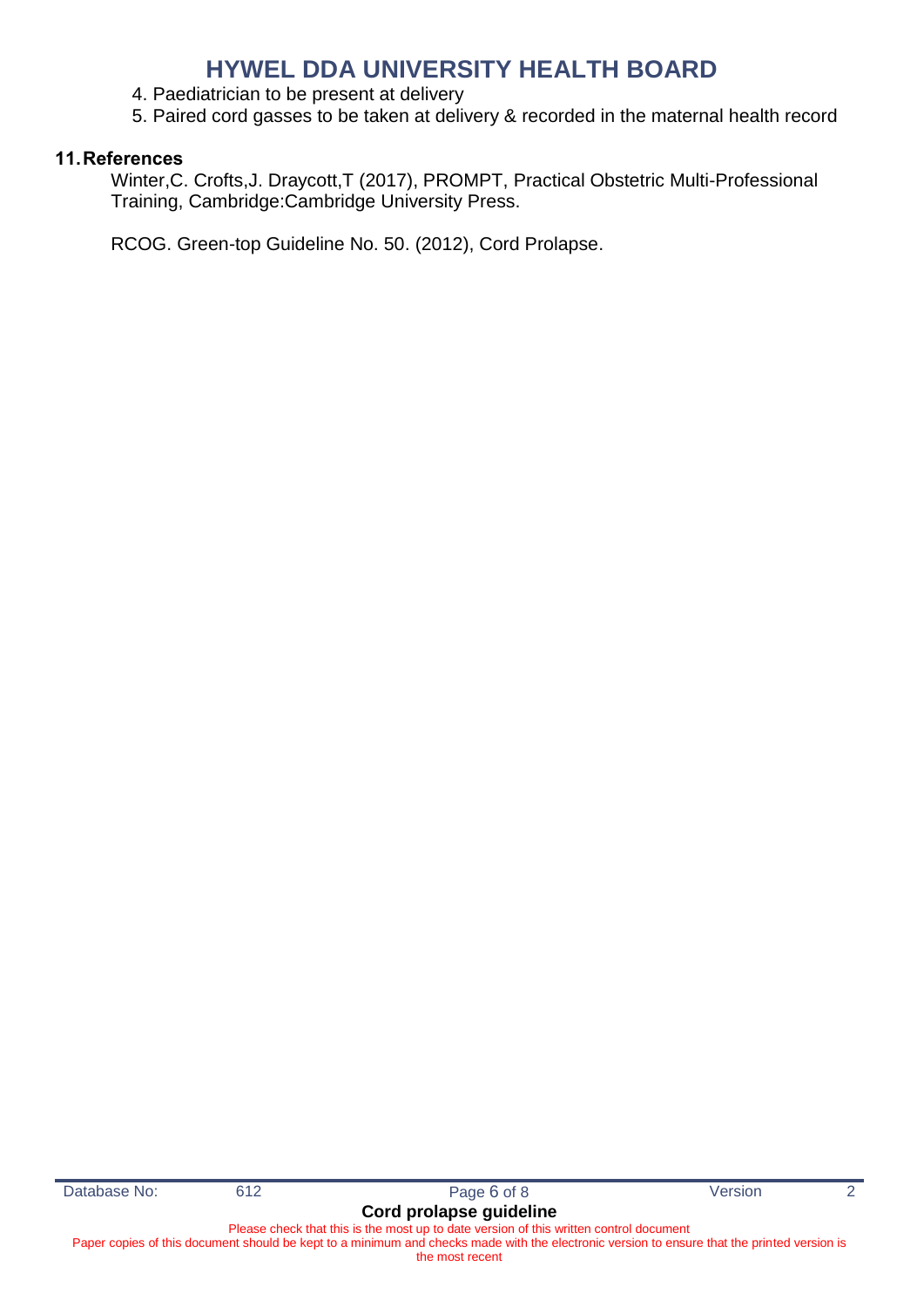#### <span id="page-6-0"></span>**12.Appendix 1.(available from emergency folders in all areas)**

|                                                                                         |            |                     |           |           |                                 |           |          | GIG<br><b>Brandal Inchest Principal</b><br>Herman Cada<br>University Houlth Board |
|-----------------------------------------------------------------------------------------|------------|---------------------|-----------|-----------|---------------------------------|-----------|----------|-----------------------------------------------------------------------------------|
|                                                                                         |            |                     |           |           | <b>PROMPT</b>                   |           |          | Addressograph                                                                     |
| <b>CORD PROLAPSE PROFORMA</b>                                                           |            |                     |           |           |                                 |           |          | or name and unit no                                                               |
| Please tick the relevant boxes                                                          |            |                     |           |           |                                 |           |          |                                                                                   |
| Home $\square$<br>Diagnosed:                                                            |            | <b>Birth Centre</b> |           | $\Box$    |                                 | CDS       | ▭        | Ward $\square$                                                                    |
| Time of diagnosis:                                                                      |            |                     |           |           |                                 |           |          |                                                                                   |
| Cervical dilatation at diagnosis:  cm                                                   |            |                     |           |           |                                 |           |          |                                                                                   |
| If at Home / Birth Centre                                                               |            |                     |           |           |                                 |           |          |                                                                                   |
| Ambulance called?                                                                       |            |                     |           |           |                                 |           | Arrived: |                                                                                   |
| CDS contacted?                                                                          |            | Yes □ No□           |           |           | Time called:                    |           |          | Arrival time at Hospital:                                                         |
| If on CDS/Ward                                                                          |            |                     |           |           |                                 |           |          |                                                                                   |
| Senior Midwife called                                                                   |            | Yes                 | ▭         | No        | □                               |           |          |                                                                                   |
| Senior Obstetrician called                                                              |            | Yes                 | ▭         | No        | □                               |           | Time     | Arrived                                                                           |
|                                                                                         |            |                     |           |           |                                 |           |          |                                                                                   |
| Neonatologist called                                                                    |            | Yes                 | ▭         | No        | □                               |           | Time     | Arrived                                                                           |
| Procedure used in managing cord prolapse                                                |            |                     |           |           |                                 |           |          |                                                                                   |
| Elevating the presenting part manually                                                  |            |                     |           | Yes       | □                               | <b>No</b> | □        |                                                                                   |
| Filling the bladder                                                                     |            |                     |           | Yes       | $\Box$                          | <b>No</b> | □        |                                                                                   |
| Exaggerated Sims (left lateral) / Knee-Chest position / Head Tilt / Trolley / bed       |            |                     |           |           |                                 |           |          | (Please circle)                                                                   |
| Tocolysis with sc Terbutaline 0.25mg or other<br>$\Box$<br>▭<br><b>Yes</b><br><b>No</b> |            |                     |           |           |                                 |           |          |                                                                                   |
| Decision to birth interval:                                                             |            |                     | minutes   |           |                                 |           |          |                                                                                   |
| Mode of birth                                                                           |            |                     |           |           | <b>Mode of Anaesthesia</b>      |           |          |                                                                                   |
| Spontaneous vaginal                                                                     | $\Box$     |                     |           | <b>GA</b> | □                               |           |          |                                                                                   |
| Forceps                                                                                 | $\Box$     |                     |           |           | □<br>Spinal                     |           |          |                                                                                   |
| Ventouse                                                                                | □          |                     |           |           | Epidural $\square$              |           |          |                                                                                   |
| <b>LSCS</b>                                                                             | □          |                     |           |           |                                 |           |          |                                                                                   |
| <b>Apgar Score</b>                                                                      |            |                     |           |           | <b>Baby's weight:</b>           |           |          |                                                                                   |
| $:1$ min                                                                                |            |                     |           |           | <b>Cord PH</b>                  |           |          | <b>Base Excess:</b>                                                               |
| :5 min                                                                                  |            |                     |           |           | Venous:                         |           |          |                                                                                   |
| $:10$ min                                                                               |            |                     |           |           | Arterial:                       |           |          |                                                                                   |
| <b>Admission to NICU?</b>                                                               | <b>Yes</b> | $\Box$              | <b>No</b> | $\Box$    |                                 |           |          |                                                                                   |
| AIMS form completed? Yes                                                                |            | $\Box$              |           |           |                                 |           |          |                                                                                   |
| Known Risk Factor? YES □                                                                |            |                     |           |           | $NO \Box$ If YES, please state: |           |          |                                                                                   |
|                                                                                         |            |                     |           |           |                                 |           |          |                                                                                   |

MCP 29207

Please check that this is the most up to date version of this written control document Paper copies of this document should be kept to a minimum and checks made with the electronic version to ensure that the printed version is

the most recent